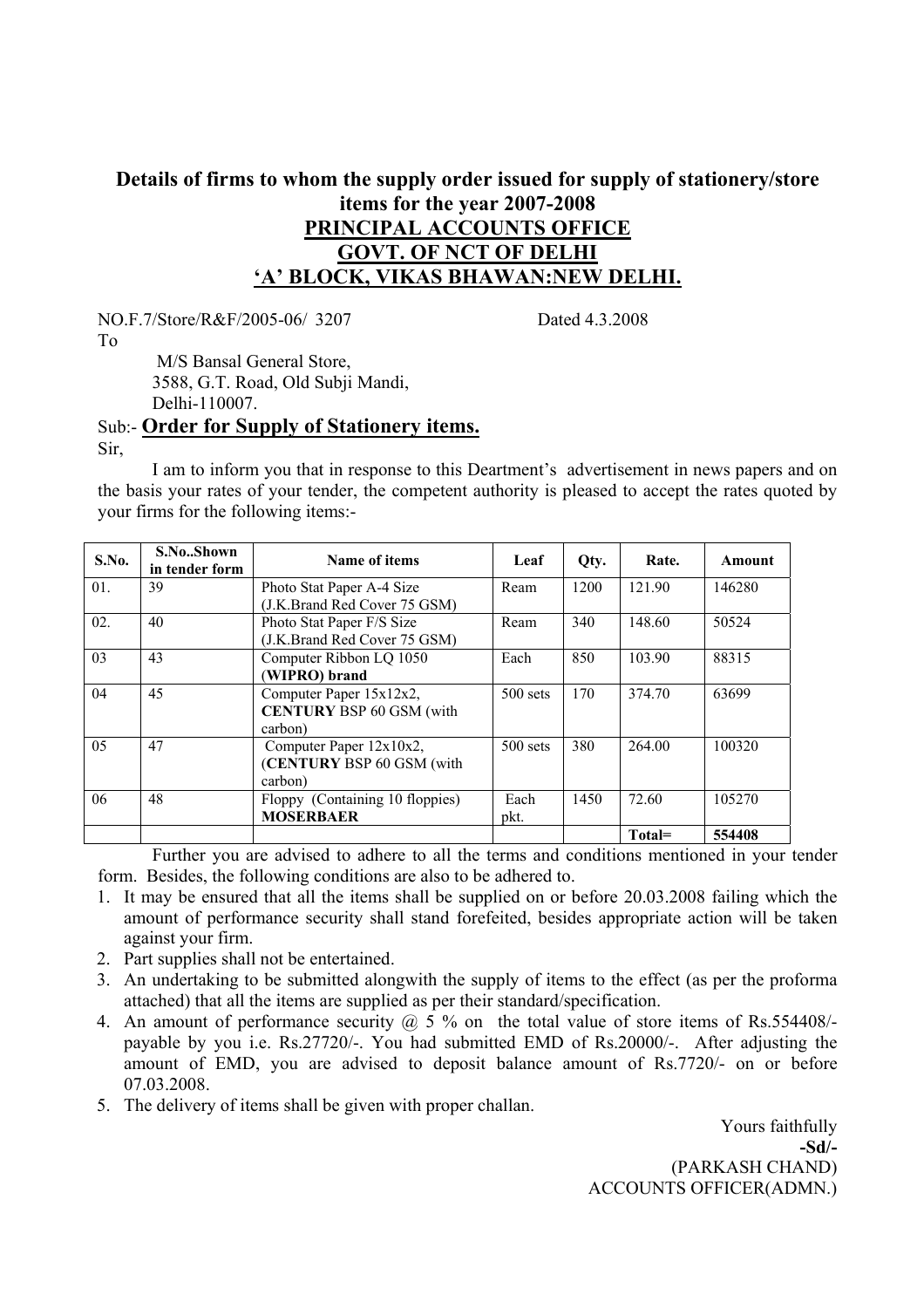# **UNDERTAKING**

**I/We hereby undertake that all the items have been supplied in accordance with the standard mentioned by us in the tender form, which were approved by the department. In case of any default, I/We shall be held responsible for the same and action as deemed fit can be taken against me/us by the department.** 

**Signature:-** 

**Name:-** 

**Address:-** 

**Date:-**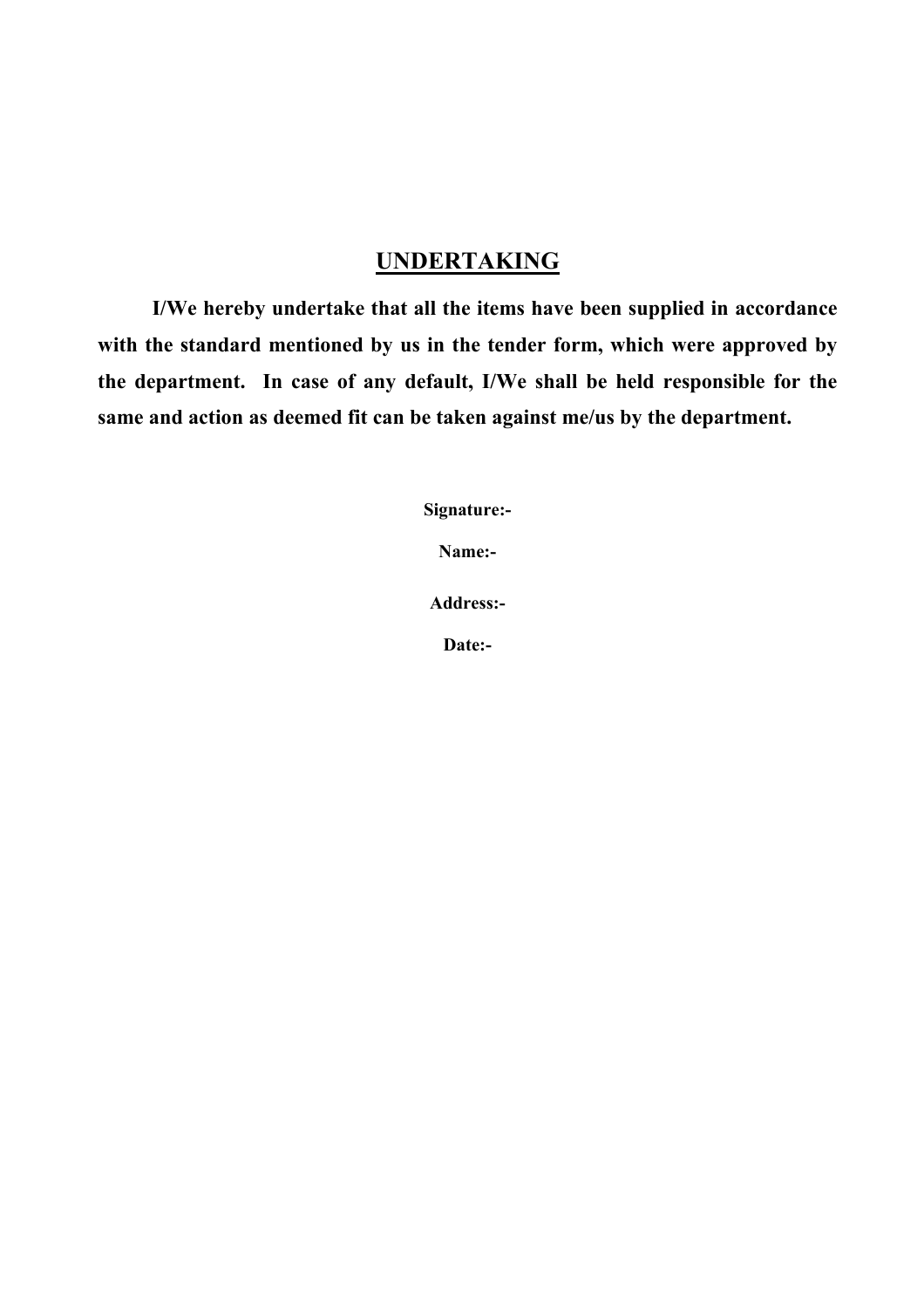### **PRINCIPAL ACCOUNTS OFFICE GOVT. OF NCT OF DELHI 'A' BLOCK, VIKAS BHAWAN:NEW DELHI.**

NO.F.7/Store/R&F/2005-06/3205 Dated 4.3.2008

To

 M/S Goyal Sales Corporation, 982/3, Goyal Paper Market, Chotta Chippiwara, Chawari Bazar, Delhi-110006

### Sub:- **Order for Supply of Stationery items.** Sir,

 I am to inform you that in response to this Department's advertisement in news papers and on the basis your rates of your tender, the competent authority are pleased to accept the rates quoted by your firms for the following items:-

|                   | S. No. of the     |                  |                            |                  | Rate     | Amount (in |
|-------------------|-------------------|------------------|----------------------------|------------------|----------|------------|
| S. No.            | tender form       | <b>Item Code</b> | Name of the item           | Qty.             | (in Rs.) | $Rs.$ )    |
| 01.               | 01                | $CAM-9$          | <b>ECR</b>                 | 860              | 38.20    | 32852.00   |
| $\overline{02}$ . | $\overline{02}$   | $CAM-11$         | Reg.cheque deliver         | 190              | 28.55    | 5424.50    |
| 03.               | $\overline{03}$   | $CAM-15$         | PAO Cheque Reg.            | $\overline{30}$  | 30.40    | 912.00     |
| $\overline{04}$ . | $\overline{04}$   | $CAM-16$         | Reg. of Valuable           | 40               | 30.40    | 1216.00    |
| $\overline{05}$ . | $\overline{05}$   | $CAM-17$         | Reg. of PSB suspense       | $\overline{25}$  | 30.40    | 760.00     |
| $\overline{06}$ . | $\overline{06}$   | $CAM-19$         | Reg. of cheque issue       | $\overline{80}$  | 29.55    | 2364.00    |
| 07.               | $\overline{07}$   | $CAM-24$         | Establishment cheque reg.  | $\overline{115}$ | 30.00    | 3450.00    |
| $\overline{08}$ . | $\overline{08}$   | $CAM-30$         | Reg. of Broadsheet         | 55               | 52.50    | 2887.50    |
| 09.               | $\overline{09}$   | $CAM-33$         | Compilation<br>sheet<br>of | 440              | 64.00    | 28160.00   |
|                   |                   |                  | Posting voucher            |                  |          |            |
| $\overline{10}$   | 10                | <b>CAM-37</b>    | Classified abstract        | $\overline{45}$  | 58.00    | 2610.00    |
| $\overline{11}$ . | $\overline{12}$   | $CAM-40$         | Major/Minor (HD)           | $\overline{15}$  | 31.50    | 472.50     |
| $\overline{12}$   | $\overline{13}$   | $CAM-51$         | Reg. of final Payment      | $\overline{40}$  | 31.50    | 1260.00    |
| 13                | $\overline{14}$   | $CAM-52$         | PPO Books                  | 3400             | 6.90     | 23460.00   |
| $\overline{14}$   | $\overline{15}$ . | $CAM-52A$        | Reg. of PPO Autho.         | 50               | 28.90    | 1445.00    |
| $\overline{15}$ . | $\overline{16}$   | $CAM-62$         | Appropriation<br>Audit     | $\overline{20}$  | 53.00    | 1060.00    |
|                   |                   |                  | Register.                  |                  |          |            |
| 16.               | 18                | $GAR-6$          | Receipt                    | $\overline{14}$  | 11.00    | 154.00     |
| 17.               | 19                | $GAR-7$          | Challan                    | 630              | 12.00    | 7560.00    |
| 18.               | $\overline{21}$   | $GAR-21$         | Increment certificate      | $\overline{30}$  | 20.00    | 600.00     |
| 19.               | $\overline{22}$   | $GAR-23$         | Med.Charges reimb.bill     | $\overline{15}$  | 22.00    | 330.00     |
| 20                | $\overline{23}$   | <b>GAR-29</b>    | Fully vouched C.B.         | $\overline{25}$  | 22.00    | 550.00     |
| $\overline{21}$ . | $\overline{24}$   | $GAR-30$         | Abstract $C.B.ccccc* =$    | $\overline{10}$  | 22.00    | 220.00     |
| $\overline{22}$ . | $\overline{25}$   | $GAR-42$         | Bill for withdrawal of     | $\overline{20}$  | 22.00    | 440.00     |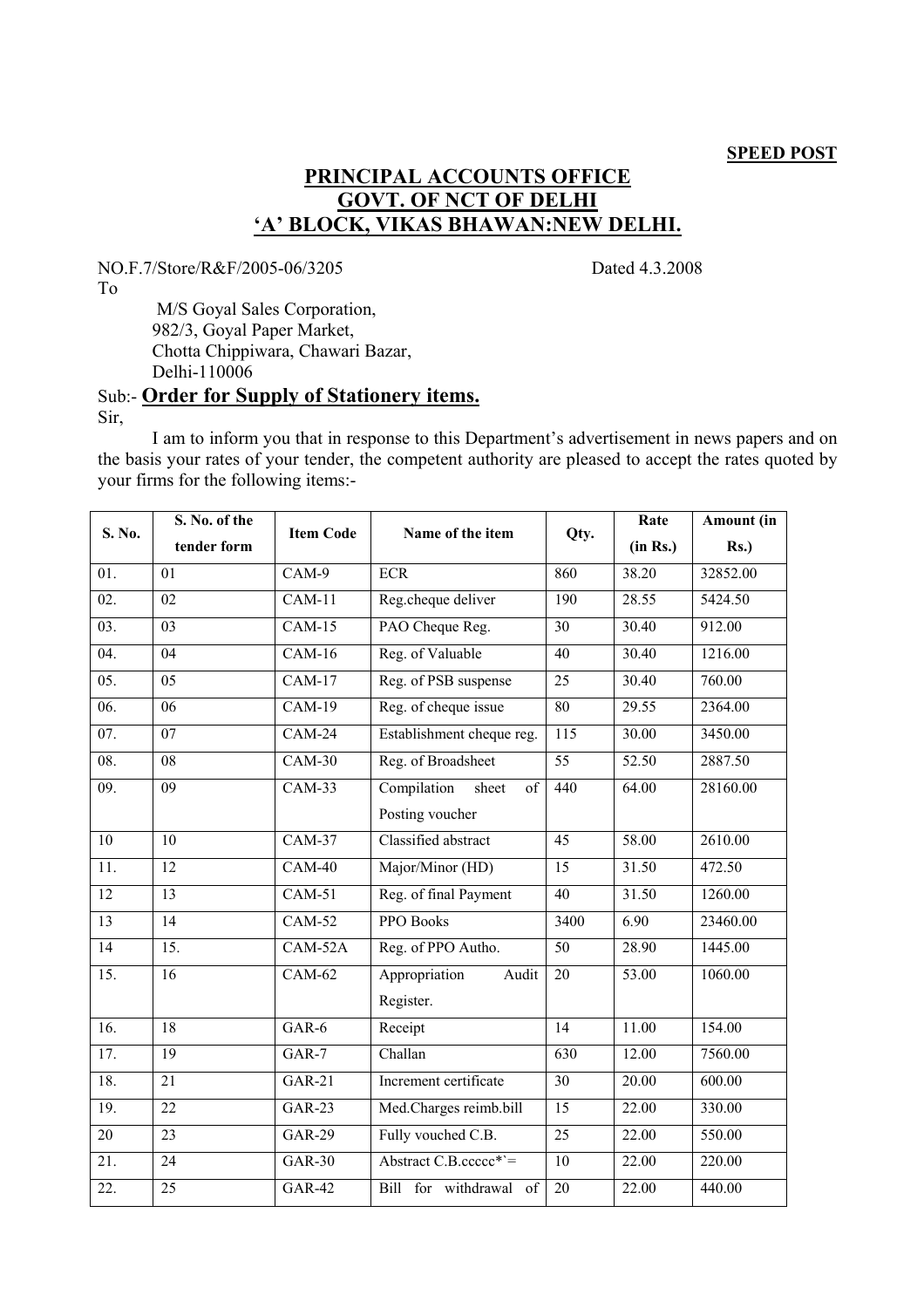| S. No. | S. No. of the |                          |                           |       | Rate     | Amount (in |
|--------|---------------|--------------------------|---------------------------|-------|----------|------------|
|        | tender form   | <b>Item Code</b>         | Name of the item          | Qty.  | (in Rs.) | $Rs.$ )    |
|        |               |                          | final payment             |       |          |            |
| 23.    | 27            | $\overline{\phantom{a}}$ | Diary Register            | 105   | 25.00    | 2625.00    |
| 24     | 28            | $\blacksquare$           | Despatch Register         | 115   | 25.00    | 2875.00    |
| 25.    | 29            | $\blacksquare$           | Asstt. Diary              | 300   | 25.00    | 7500.00    |
| 26.    | 30            | $\overline{\phantom{a}}$ | File Movement Reg.        | 60    | 25.00    | 1500.00    |
| 27.    | 32            | $\blacksquare$           | Peon Book                 | 90    | 12.00    | 1080.00    |
| 28     | 35            | $\blacksquare$           | E.L.Application           | 25    | 20.00    | 500.00     |
| 29.    | 36            | $\overline{\phantom{a}}$ | Pension Bill(Military)    | 50    | 25.00    | 1250.00    |
| 30.    | 37            | $\blacksquare$           | withdrawal<br><b>GPF</b>  | 26    | 25.00    | 650.00     |
|        |               |                          | application form          |       |          |            |
| 31.    | 38            |                          | Authority for collection  | 15    | 16.00    | 240.00     |
|        |               |                          | of cash                   |       |          |            |
| 32     | 41            |                          | File cover 450 GSM with   | 14000 | 2.92     | 40880.00   |
|        |               |                          | respective office(s) name |       |          |            |
|        |               |                          | & colour Yellow           |       |          |            |
| 33     | 42            |                          | Note sheet                | 670   | 25.11    | 16823.70   |
|        |               |                          |                           |       | Total=   | 194111.20  |

Further you are advised to adhere to all the terms and conditions mentioned in your tender form. Besides, the following conditions are also to be adhered to.

- 1 You are also directed to collect the specimen of printed material by 7.3.2008 failing which the supply order shall be cancelled.
- 2. It may be ensured that all the items shall be supplied on or before 20.03.2008 failing which the amount of performance security i.e.Rs.20000/- (EMD of Rs.20000/-submitted with tender form has been converted into performance security) shall stand forefeited, besides appropriate action will be taken against your firm.
- 3. Part supplies shall not be entertained.
- 4 An undertaking to be submitted alongwith the supply of items to the effect (as per the proforma attached) that all the items are supplied as per their standard/specification.
- 6. The delivery of the items shall be given with proper challan.
- 7. For item S.NO.32 (S.NO.41 of tender form) i.e. File Cover 450 GSM with respective office(s) name(s) and colour yellow, list of the all 27 Nos. office with their respective addresses and quantity has been attached here with.

Yours faithfully

**-Sd/-**  (PARKASH CHAND) ACCOUNTS OFFICER(ADMN.)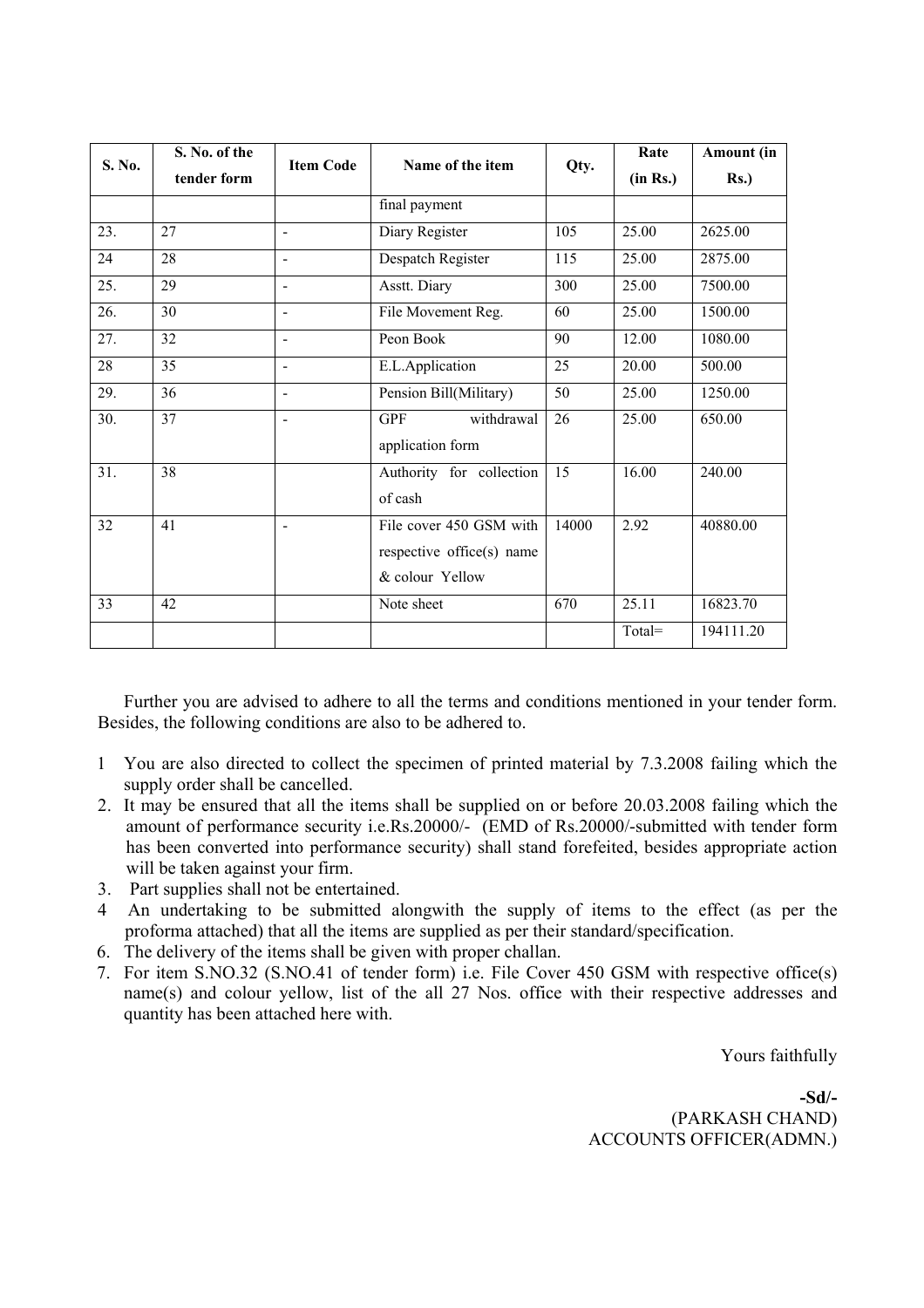## **PRINCIPAL ACCOUNTS OFFICE GOVT. OF NCT OF DELHI 'A' BLOCK, VIKAS BHAWAN:NEW DELHI.**

NO.F.7/Store/R&F/2005-06/3208 Dated 4.3.2008

To

 M/S Multiform International Products, 315/3C, Shahzada Bagh Industrial Area, Daya Basti: Old Rohtak Road, Delhi-110035.

#### Sub:- **Order for Supply of Stationery items**. Sir,

 I am to inform you that in response to this Deartment's advertisement in news papers and on the basis your rates of your tender, the competent authority is pleased to accept the rates quoted by your firms for the following items:-

| S.No. | S.No. of<br><b>Tender</b><br>Form | <b>Item</b><br>Code | Name of the item                  | Qty. | Rate<br>(in Rs.) | Amount<br>(in Rs. |
|-------|-----------------------------------|---------------------|-----------------------------------|------|------------------|-------------------|
| 01    | 44                                |                     | 15x12x1<br>Paper<br>Computer      | 310  | 352.00           | 109120.00         |
|       |                                   |                     | (Century BSP 70 GSM) (1000        |      |                  |                   |
|       |                                   |                     | sheets)                           |      |                  |                   |
| 02    | 46                                |                     | $-$ do- $10x12x1$ , (1000 sheets) | 620  | 254.00           | 157480.00         |
|       |                                   |                     |                                   |      | $Total=$         | 266600.00         |

Further you are advised to adhere to all the terms and conditions mentioned in your tender form. Besides, the following conditions are also to be adhered to.

- 1. It may be ensured that all the items shall be supplied by or before 20.3.2008 failing which action will be initiated to BLACKLIST the firm.
- 2. Part supplies shall not be entertained.
- 3. An undertaking to be submitted alongwith the supply of items to the effect (as per the proforma attached) that all the items are supplied as per their standard.
- 4. You are directed to deposit the Performance Security of Rs.13320/-(Rs. Thirteen Thousand Three Hundred Twenty Only) as the performance security due to be paid  $(a)$  5 % of the total value of supply order (excluding Tax) on or before 07.03.2008
- 5. The delivery of the item shall be given with proper challan.

Yours faithfully **-Sd/-** (PARKASH CHAND) ACCOUNTS OFFICER(ADMN.)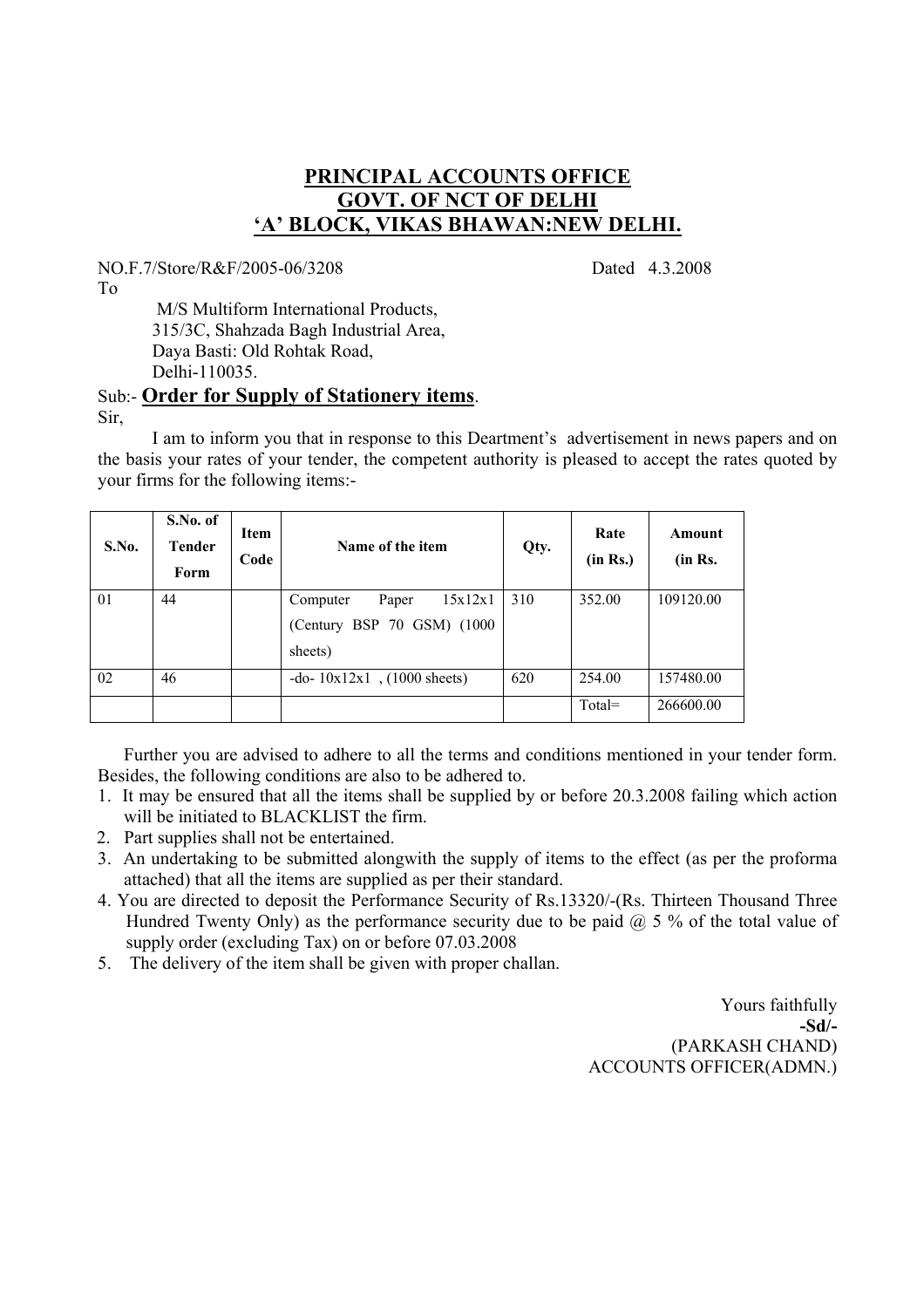#### **SPEED POST**

# **PRINCIPAL ACCOUNTS OFFICE GOVT. OF NCT OF DELHI 'A' BLOCK, VIKAS BHAWAN:NEW DELHI.**

NO.F.7/Store/R&F/2005-06/3206 Dated 4.3.2008

To

 M/S Taneja Sales Corporation, 31, More Sarai Road, Old Lajpat Rai Market, Delhi-110006.

#### Sub:- **Order for Supply of Stationery items.** Sir,

 I am to inform you that in response to this Department's advertisement in news papers and on the basis your rates of your tender, the competent authority are pleased to accept the rates quoted by your firms for the following items:-

| S.No. | S.No. of<br><b>Tender Form</b> | <b>Item Code</b>         | Name of the item                           | Qty. | (in Rs.)<br>Rate | (in Rs.<br>Amount |
|-------|--------------------------------|--------------------------|--------------------------------------------|------|------------------|-------------------|
| 01.   | 11                             | $CAM-39$                 | <b>Consolidated Abstract</b>               | 40   | 40.00            | 1600.00           |
| 02    | 17                             | $CAM-64$                 | <b>Broadsheet</b><br>of<br>PAO<br>Suspense | 10   | 38.00            | 380.00            |
| 03.   | 20                             | $GAR-17$                 | <b>PBR</b>                                 | 25   | 100.00           | 2500.00           |
| 04.   | 26                             | $GAR-3$                  | Cash Book                                  | 15   | 75.00            | 1125.00           |
| 05    | 31                             | $\overline{\phantom{a}}$ | Attendance Reg.                            | 75   | 6.00             | 450.00            |
| 06    | 33                             | ۰                        | Reg. of Amount(Anx-I)<br>put through       | 20   | 36.00            | 720.00            |
| 07    | 34                             | $\overline{\phantom{a}}$ | $-do-(Anx.-II)$                            | 15   | 36.00            | 540.00            |
|       |                                |                          |                                            |      | $Total =$        | 7315.00           |

Further you are advised to adhere to all the terms and conditions mentioned in your tender form. Besides, the following conditions are also to be adhered to.

- 1. You are also directed to collect the specimen of printed material on or before 7.3.2008 failing which the supply order shall be cancelled.
- 2. It may be ensured that all the items shall be supplied by 20.03.2008 failing which the amount of Performance Security shall stand forefeited, besides appropriate action will be taken against the firm.
- 3. Part supplies shall not be entertained.
- 4. An undertaking to be submitted alongwith the supply of items to the effect (as per the proforma attached) that all the items are supplied as per their standard/specification.
- 5. Your EMD of Rs.20000/- will be treated as performance security.
- 6. The delivery of items shall be given with proper challan.

Yours faithfully **-Sd/-** (PARKASH CHAND) ACCOUNTS OFFICER(ADMN.)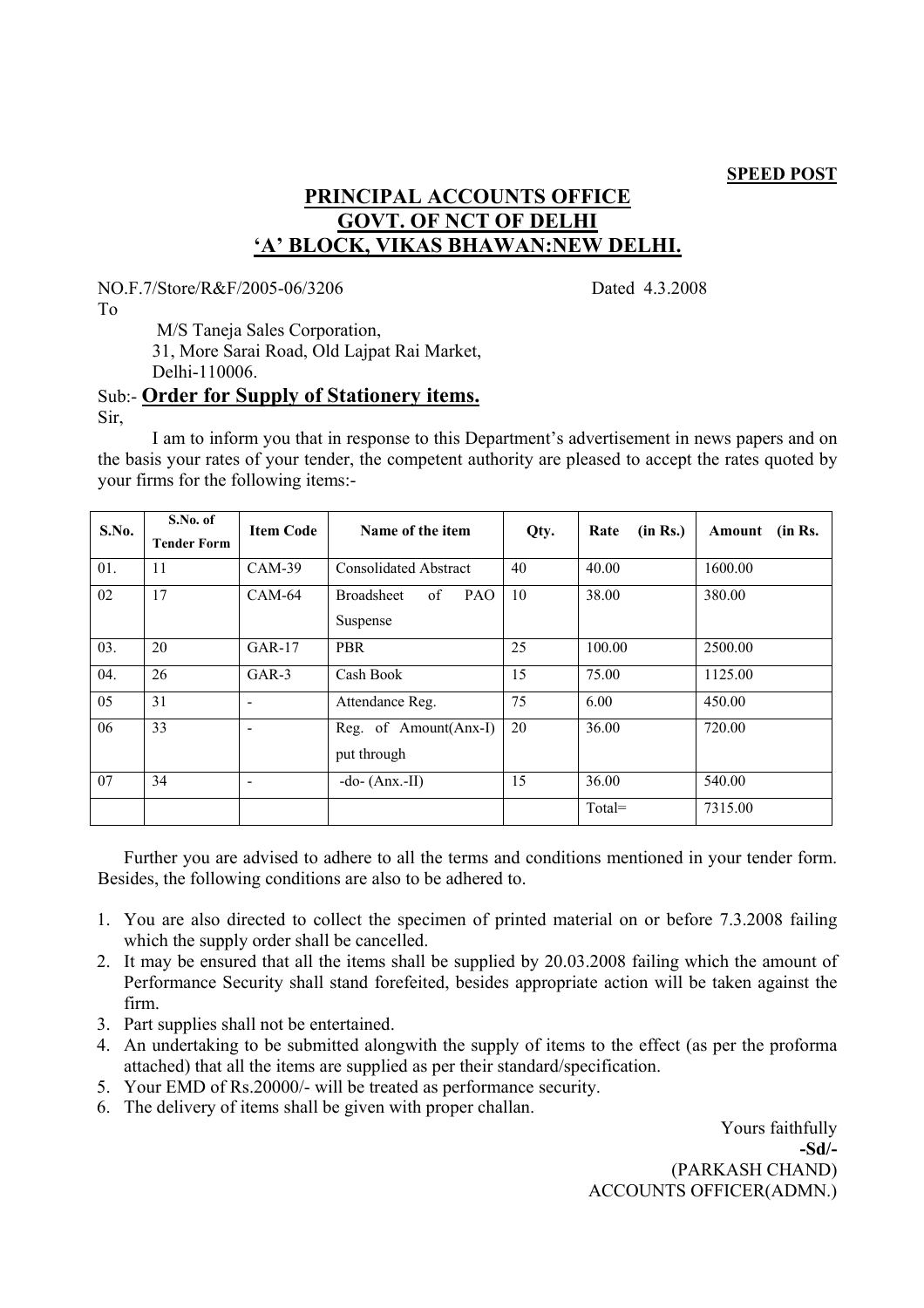### **Details of awards of Sanitation Contract in respect of Principal Accounts office and its subordinate offices from 1.4.2008-31.03.2010.**

**SPEED POST**

### **PRINCIPAL ACCOUNTS OFFICE GOVT. OF NCT OF DELHI 'A' BLOCK, VIKAS BHAWAN:NEW DELHI**

NO.F.7(2)/Store/2005/Admn.II/3434 Dated 25.3.2008

To,

 M/S Nanak Enterprises D-5/92, Vijay Colony, New Usman Pur, Shahdara: Delhi-110053.

### Sub:- **Award of Contract for Sanitation Services in respect of Principal Accounts Office and its subordinate office for the period of two year From 01.4.2008 to 31.03.2010.**

Sir,

 I am directed to refere to your tender dated 07.3.2008 on the subject cited above and to inform you that the competent authority has accepted the rate for job (a) Rs.3.50 per sqr.mtr., job (b) Rs.1.50 per sqr.mtr and job(c) Rs.80.00 each latrine/urinal quoted by you. The period of Contract will be for two years commencing from 01.4.2008 to 31.3.2010. The terms and condition as laid down in the NIT will be applicable. The list of offices where the sanitation work is to be provided is attached herewith.

 You are, there requested to confirm the acceptance of the contract within three days from the date of issue of this letter. You are also requested to submit the agreement (in non judicial stamp paper of Rs.100/-) and deposit Security Money of Rs.72475/- (Rs. Seventy Two Thousand Four Hundred Seventy Five Only) 10 % of the total amount of the contract in favour off Dy. Controller of Accounts(Admn.), Principal Accounts Office, Govt. of Delhi by way of Demand Draft, Fixed Deposit Receipt from a Commercial Bank, Bank Guarantee from Commercial Bank in an acceptable form within 21 days of the issue of this letter.

**Yours faithfully** 

-**Sd/- (PARKASH CHAND) ACCOUNTS OFFICER(ADMN.)** 

**Encl: As above.**